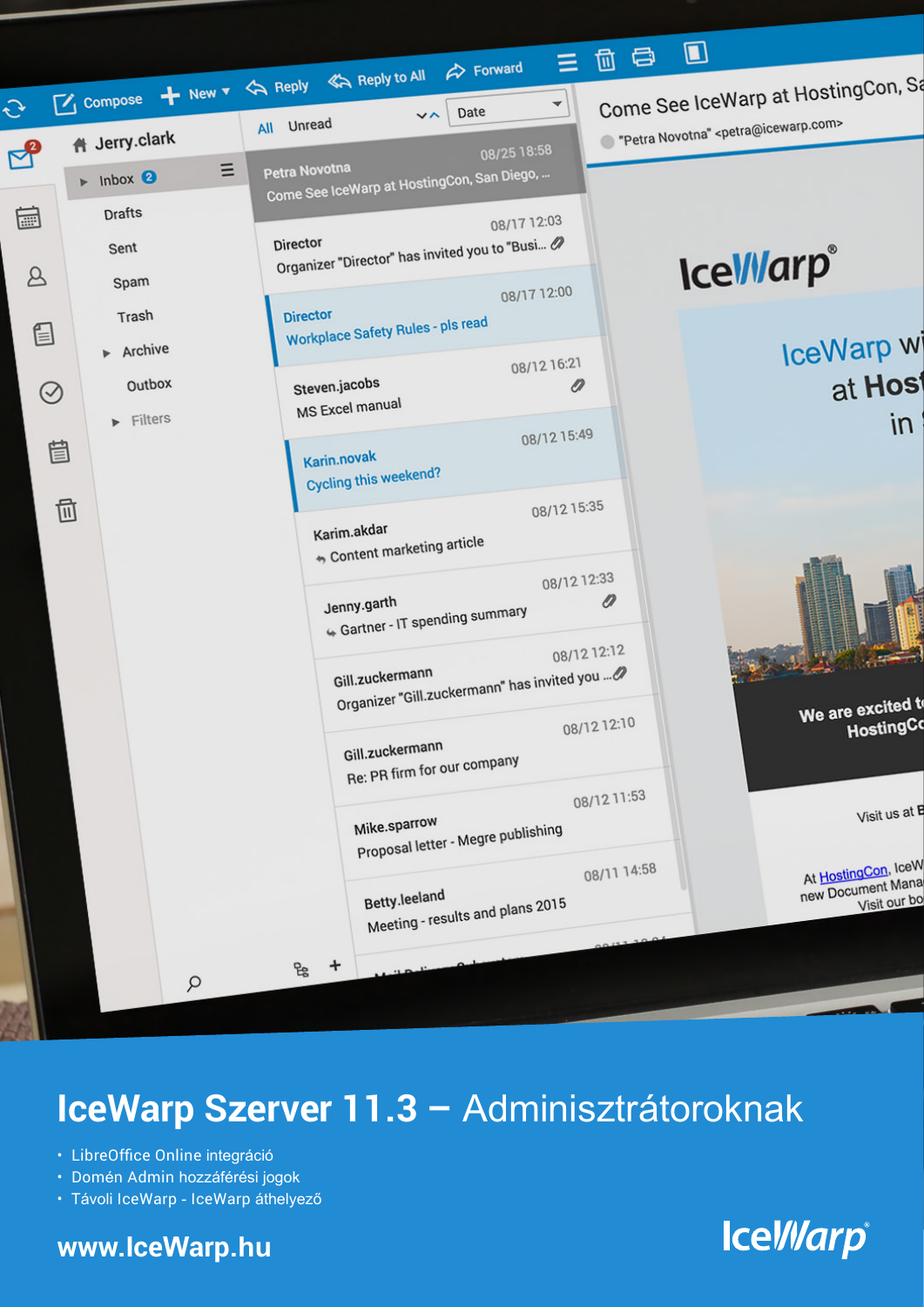

**IceWarp Server 11.3** – Admin News

# LibreOffice Online Integration

IceWarp provides a preconfigured VMWare or HyperV image for Windows that is ideally installed on a separate virtual or physical machine. For Linux there is a Docker image that can be deployed locally or to an external server. If not installed, the standard PDF documents preview using Ghostscript is still possible. See the Info Page for more details: https://www.icewarp.com/support/webdocuments/

# Opening Office Documents in Chrome

Since Chrome has discontinued NPAPI, WebClient now opens documents for offline editing via ms-appname protocol in Chrome 42 and higher. This only works with MS Office 2010 and higher.

#### My Details Pop-Up

To make more effective use of the Global Address List, administrators can Force users to enter their contact information upon first login using a setting in Administrator Options – Restrictions. Required contact details are defined in tag <MANDATORY\_CONTACT\_FIELDS>Field1,Field2,Field3</MANDATORY\_CONTACT\_FIELDS> in / InstallDir/\_webmail/config/server.xml where Fields are column names in ContactItem table of GroupWare database.

### ActiveSync SmartSync Notification

A virtual item or email is created for a user affected by a synchronization problem, informing them of potential problem with that specific item. The information now appears only on the affected device, rather than being sent to administrator for review.

#### Domain Admin Access Rights

The new WebAdmin supports the default domain admin rights (RIGHTS=UMG) and account/domain access rights read from domain.dat. An administrator can additionally define custom permissions to access individual API variables in adminperm.dat according to the format in developer documentation. If the property is not specified, it is read from domain.dat.

#### Inactive Accounts Removed from GAL

Accounts that are disabled by administrator are removed from GAL after the next synchronization (at midnight or a after change to the group account). Accounts with only login disabled are not removed.

### Auto Clean to Archive

When archive is configured to separate emails to Inbox and Sent folders, the auto clean rules will also move incoming and outgoing email to their respective folders.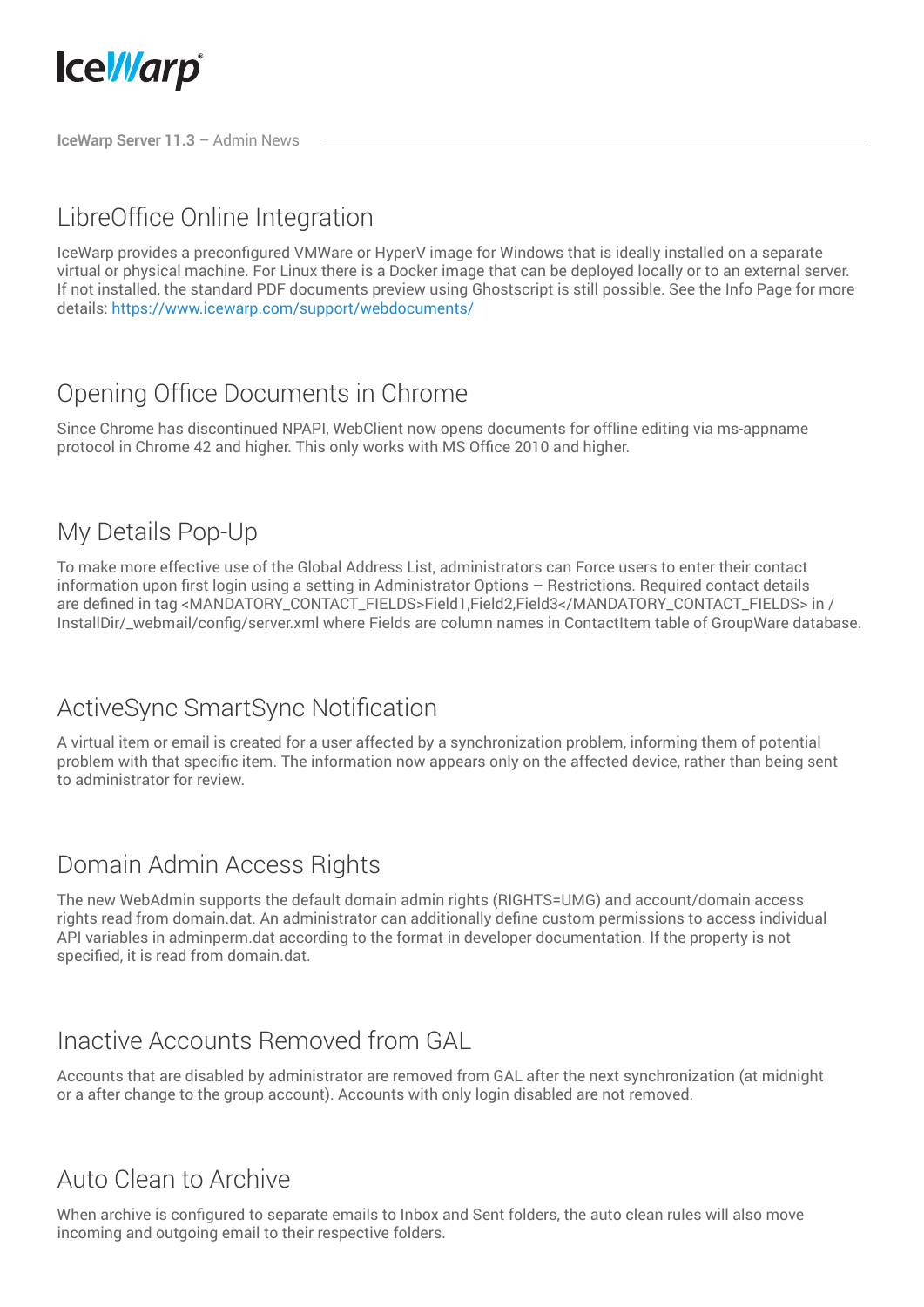

**IceWarp Server 11.3** – Admin News

## Incompatible Remote Console Check

The first two numbers of the remote console must match to the server version, otherwise the connection is terminated with an error.

## OpenLDAP Server on Windows Upgraded

OpenLDAP (slapd) has been upgraded to version OpenLDAP 2.4.38 in new Windows installations. To upgrade existing installations, administrators need to follow upgrade instructions in Server Upgrade Guide, however the old version will still work with 11.3. Ldap\*.exe tools have been replaced in new installations and upgrades. Console will look for logs first in /InstallDir/ldap/logs directory (for new installs) and then in /ldap/logs directory (for old installs).

### OpenLDAP Client on Windows Discontinued

OpenLDAP has been removed from the installation and only the windows.dll is now used in new and upgraded installations as the client to synchronize from ActiveDirectory. OpenLDAP configuration and library files remain after the upgrade but cannot be used. C\_Accounts\_Global\_LDAP\_UseWindowsDLL setting has no effect.

### Outlook Sync Login for LDAP/AD Authenticated Users

IceWarp Server will one-time fallback to PLAIN (not encrypted) authentication to ActiveDirectory in case the first TLS-secured authentication was unsuccessful. This is useful for Outlook Sync users that authenticate against a directory service, i.e. indirectly via the server. To harden the security and disable the fallback, the administrator needs to set System - Advanced – Protocol – Disable plain authentication to all services.

### SHA256 for DKIM

The server will use SHA256 for DKIM signing in all cases, replacing the less secure SHA1 signature.

### SSL SNI (Server Name Indication)

The SNI extension enables support for multiple certificates (for multiple domains) on 1 IP address. If more certificates are available, the server will determine the best match using this extension before initializing the HTTPS connection.

### SQL Logging Always On During Installs, Upgrades

Upgrading a server often entails an upgrade of the database schema. The logging is temporarily switched to log all SQL activity, making it transparent to the admin during installation if all goes ok.